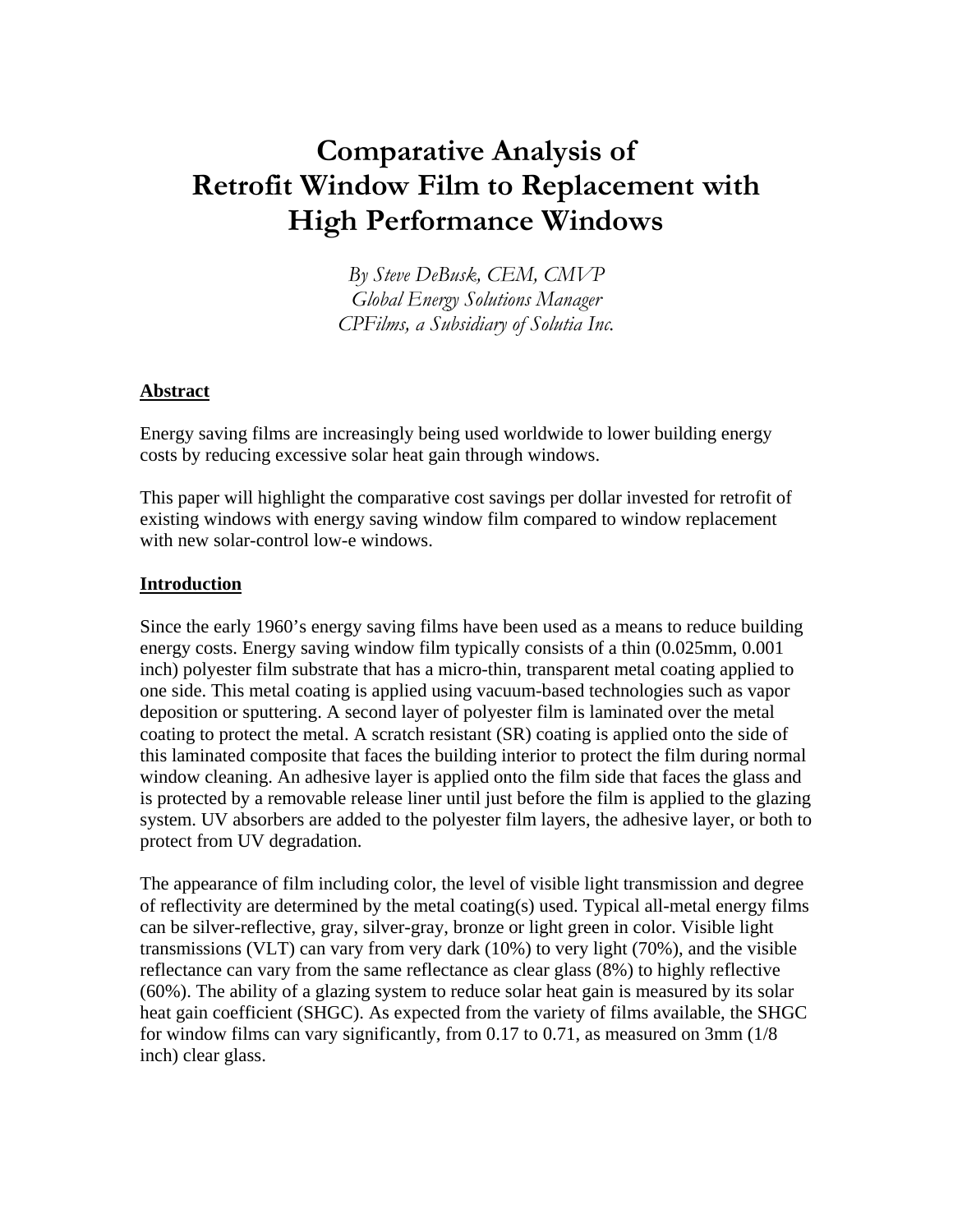## **The Study**

Due to variations that affect a building's energy consumption such as: weather changes, changes in occupancy, additions of energy consuming equipment such as computers, among other factors, it is difficult to directly (through means of metering data) and precisely measure energy cost savings following window film installation. To more accurately determine the cost benefits of energy saving window film, a comparative study was conducted, using eQUEST DOE-2 (see www.doe2.com) energy simulations, to evaluate four buildings in each of four climate zones, for a total of sixteen buildings with film and sixteen buildings with new window systems. Climate zones across the United States were selected, corresponding to the Northern, North/Central, South/Central, and Southern Climate Zones from the ENERGY STAR<sup>®</sup> Climate Map shown in Figure 1.



Figure 1 – ENERGY STAR® Climate Zone Map

The four buildings in each climate zone were identical, except for the existing window type. The four different window types used for the existing buildings were: single-pane clear and single-pane gray (indicative of buildings built prior to 1980), and dual-pane clear and dual-pane gray (indicative of post-1980 construction).

With regard to a building's windows, incident solar energy is either transmitted into the building space, reflected away by the glass surface and kept out of the building interior, or absorbed into the glass. A large percentage of the absorbed solar energy is transferred to the outdoors by convection (due to wind) and radiation. Single-pane clear glass provides virtually no protection from solar heat gain by rejecting only 19% of the sun's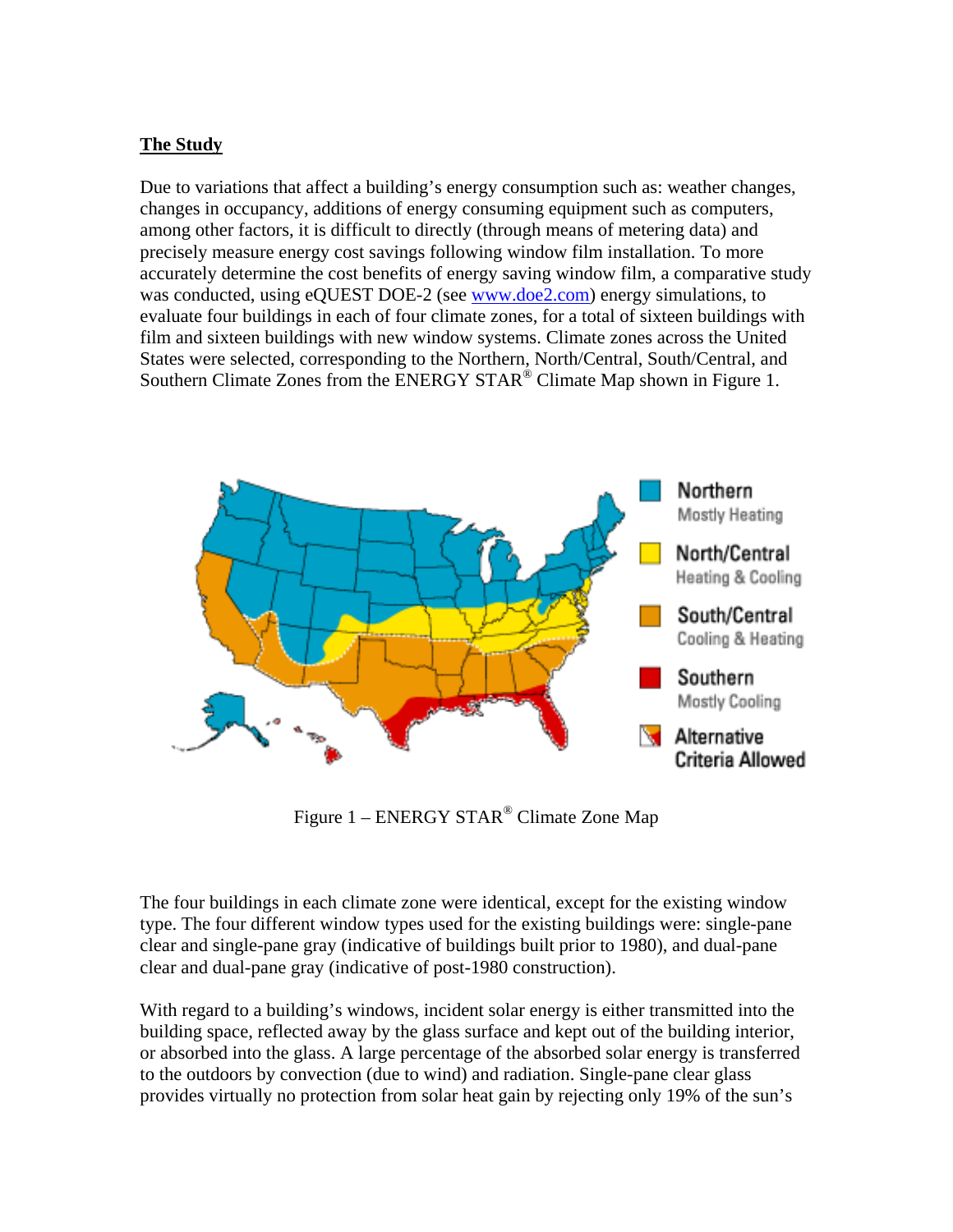heat. Single pane clear glass has very low solar absorption and solar reflection, and therefore, offers little in the way of solar protection.

Tinted glass provides better solar energy rejection than clear glass, but at best is classified as a medium-performance glazing. While tinted glass is better performing than clear glass, it typically only rejects 35-45% of the sun's heat. Energy-saving films reject solar heat effectively by reflecting a greater portion of the sun's heat than tinted or heat absorbing glass, rejecting up to 84% of solar heat gain.

While window film are often valued in warm climates for their quick payback, in 3 years or less in many cases, payback is often affected just as much by electricity costs as climate. Therefore, use of energy saving window films should be considered in any climate with above average electricity rates, as air conditioning systems are taxed in office buildings even during cooler weather due to the high solar load through large expanses of windows.

LLumar R20, a 20% VLT silver reflective film, was selected for the study because it is one of the highest performing films in terms of solar heat rejection (81% on 3mm thick single pane clear glass), and is one of the lowest cost films available at this performance level.

Low- $E<sup>3</sup>$  (low-E cubed) windows were selected for this study as it is expected that they will be considered the "standard" to meet most energy codes in commercial construction for warm and moderate climates. Low- $E^2$  (low-E squared) windows block less solar heat than Low- $E<sup>3</sup>$  windows and are often found in North Central and Northern climate zones, since they allow more free solar heat for climates with larger heating requirements.

## **Conclusion**

Across all climate zones, energy saving window films offer a better return on investment than low-E window replacement due to the combination of solar performance and significantly lower material and installation costs (\$3.00 per square foot for window films versus \$40 or more per square foot for new windows). Over all four U.S. climate zones (which are indicative of most climate zones globally), for each dollar available for window retrofit or replacement, window film provided 6.6 times greater energy cost savings than total window replacement with new low-E windows. As expected, this ratio is best in the Southern climate zone (10.2 times greater savings with film compared to new low-E windows for each dollar spent) and South/Central zone (7.40 times). Window film even provides impressive results for the North/Central (5.5 times) and Northern zones (4.3 times). See Figures 2 and 3 in the Appendix for details.

While total window replacement with solar-control low-E windows provides for good energy savings (average savings of nearly 10% of total building energy costs), it provides poor simple payback due to high installation costs. Retrofitting existing windows with energy saving window films provide total building energy cost savings averaging 4.8%, but range as high as 9.9% in the Southern climate zone.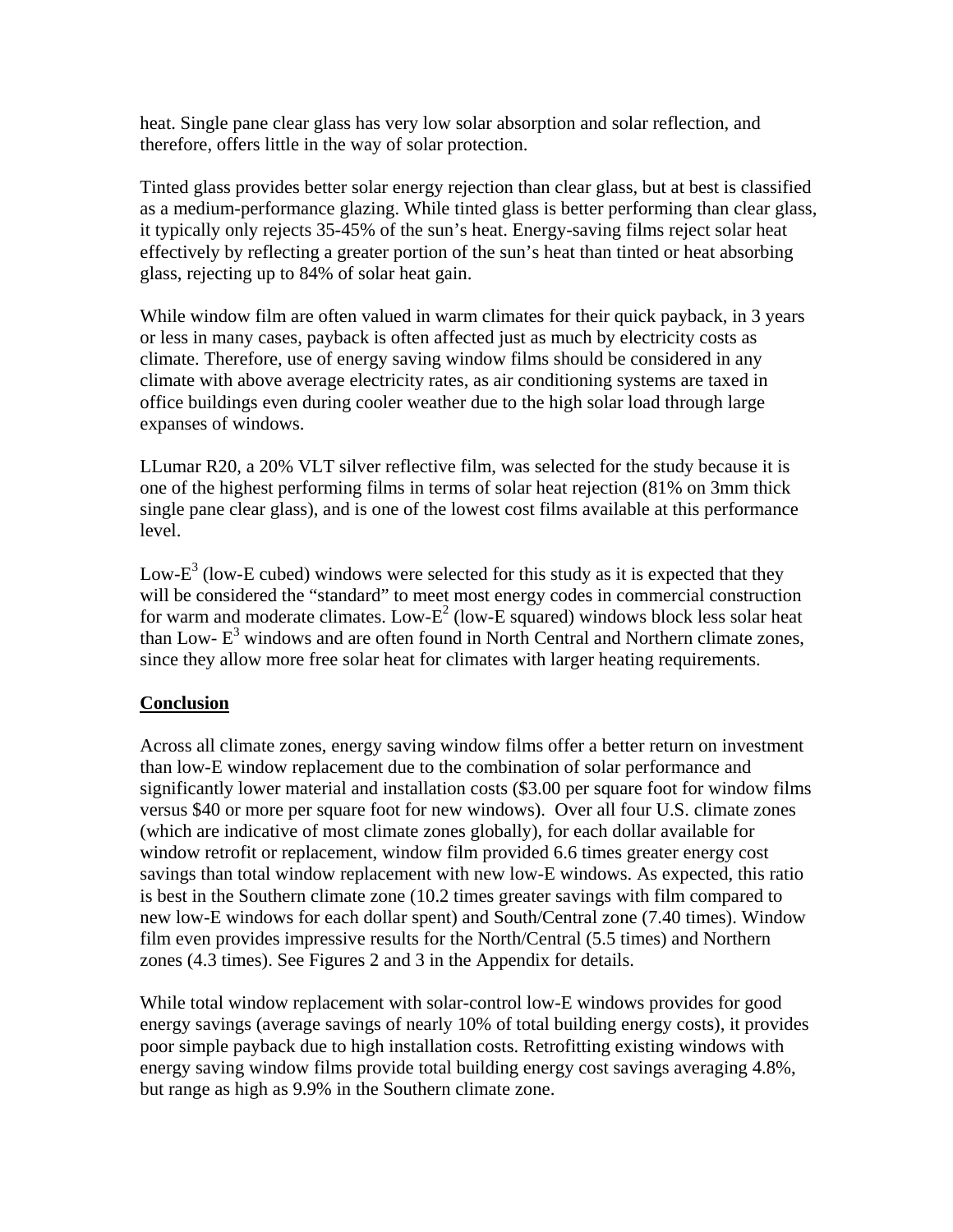It should also be noted that energy cost savings generated by the window film used in this study pays for itself on average 3 times during the expected 20-year service life of the film (average Savings to Investment Ratio of greater than 3), while it is entirely doubtful that the energy savings generated from low-E window installation would be able to pay for itself during it's expected service life, as the payback average payback period for replacement with low-E windows in the study was just over 40 years.

With these factors in mind, application of energy saving window films should be strongly considered in lieu of window replacement if existing windows are functionally sound (no or few failed seals, limited air leakage, frames in good condition), while replacement with new low-E windows would make more sense where windows are suffering from one or more of these failing conditions and window replacement is needed to maintain building integrity.

## **About the Author:**

By Steve DeBusk, Global Energy Solutions Manager, CPFilms<sup>®</sup>. With more than 25 years in the energy-efficiency industry, DeBusk developed energy programs for the State of Virginia and Hercules Aerospace prior to joining CPFilms in 1995 as the Technical Marketing Manager for Commercial and Residential Films. Since 2003, DeBusk has developed CPFilms' Energy Solutions Program globally and has worked with Energy Service Companies (ESCOs), Performance Contractors, property management companies, energy management companies, and energy efficiency consultants to promote and implement the energy savings benefits of window film. DeBusk is a Certified Energy Manager and Certified Measurement and Verification Professional through the Association of Energy Engineers.

## **Acknowledgements:**

Energy Management Associates, Inc. provided their expertise to the author during development of the eQUEST models used in this study and reviewed all models and verified the study results.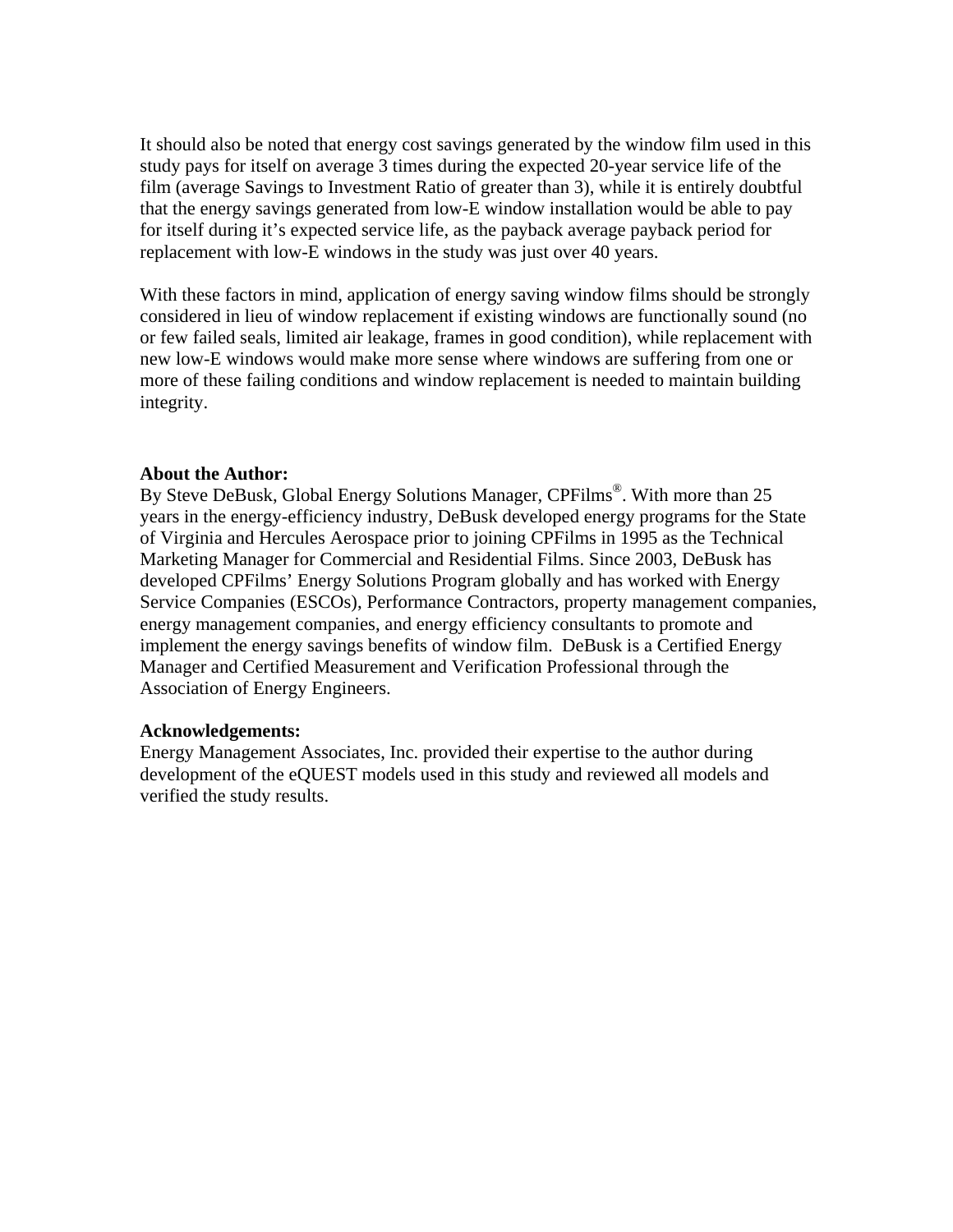## Appendix

### **All Climate Zones**

| <b>DOE</b><br><b>Energy Star</b><br>Climate<br>Zone | <b>Existing</b><br><b>Glass Type</b> | <b>Existing Total</b><br>Annual Energy \$ (1) | Type of<br>Upgrade | <b>Total Annual</b><br>Energy \$<br>with Upgrade | Annual<br>Energy \$<br><b>Savings</b><br>with Upgrade | <b>Estimated</b><br>Cost of<br>Upgrade (2) | <b>Estimated</b><br>Simple Payback<br>of Upgrade, yrs | Percent<br>Savings in<br>Annual<br>Energy \$ (1) |
|-----------------------------------------------------|--------------------------------------|-----------------------------------------------|--------------------|--------------------------------------------------|-------------------------------------------------------|--------------------------------------------|-------------------------------------------------------|--------------------------------------------------|
| Southern                                            | Single Clear                         | \$135,215                                     | add Silver20 Film  | \$122,991                                        | \$12,224                                              | \$36,768                                   | 3.01                                                  | 9.9%                                             |
| South/Central                                       | Single Clear                         | \$132,487                                     | add Silver20 Film  | \$121,822                                        | \$10,665                                              | \$36,768                                   | 3.45                                                  | 8.8%                                             |
| North/Central                                       | Single Clear                         | \$135,940                                     | add Silver20 Film  | \$127,862                                        | \$8,078                                               | \$36,768                                   | 4.55                                                  | 6.3%                                             |
| Northern                                            | Single Clear                         | \$142,397                                     | add Silver20 Film  | \$134,776                                        | \$7,621                                               | \$36,768                                   | 4.82                                                  | 5.7%                                             |
| Southern                                            | Single Gray                          | \$130,407                                     | add Silver20 Film  | \$124,633                                        | \$5,774                                               | \$36,768                                   | 6.37                                                  | 4.6%                                             |
| South/Central                                       | Single Gray                          | \$128,699                                     | add Silver20 Film  | \$123,367                                        | \$5,332                                               | \$36,768                                   | 6.90                                                  | 4.3%                                             |
| North/Central                                       | Single Gray                          | \$132,787                                     | add Silver20 Film  | \$128,806                                        | \$3,980                                               | \$36,768                                   | 9.24                                                  | 3.1%                                             |
| Northern                                            | Single Gray                          | \$140,278                                     | add Silver20 Film  | \$136,397                                        | \$3,880                                               | \$36,768                                   | 9.48                                                  | 2.8%                                             |
| Southern                                            | Dual Clear                           | \$129.870                                     | add Silver20 Film  | \$121.984                                        | \$7.886                                               | \$36.768                                   | 4.66                                                  | 6.5%                                             |
| South/Central                                       | Dual Clear                           | \$124,264                                     | add Silver20 Film  | \$117.084                                        | \$7,181                                               | \$36.768                                   | 5.12                                                  | 6.1%                                             |
| North/Central                                       | Dual Clear                           | \$123,853                                     | add Silver20 Film  | \$118.372                                        | \$5,480                                               | \$36.768                                   | 6.71                                                  | 4.6%                                             |
| Northern                                            | <b>Dual Clear</b>                    | \$127,276                                     | add Silver20 Film  | \$122,491                                        | \$4,785                                               | \$36,768                                   | 7.68                                                  | 3.9%                                             |
| Southern                                            | Dual Gray                            | \$124,589                                     | add Silver20 Film  | \$120,792                                        | \$3,797                                               | \$36,768                                   | 9.68                                                  | 3.1%                                             |
| South/Central                                       | Dual Gray                            | \$119,582                                     | add Silver20 Film  | \$116,153                                        | \$3,429                                               | \$36,768                                   | 10.72                                                 | 3.0%                                             |
| North/Central                                       | Dual Gray                            | \$120,231                                     | add Silver20 Film  | \$117,896                                        | \$2,335                                               | \$36,768                                   | 15.75                                                 | 2.0%                                             |
| Northern                                            | Dual Gray                            | \$124,695                                     | add Silver20 Film  | \$122,530                                        | \$2,165                                               | \$36,768                                   | 16.98                                                 | 1.8%                                             |
| All 16 Bidg Models                                  |                                      | \$2,072,568                                   |                    | \$1,977,956                                      | \$94,612                                              | \$588,288                                  | 6.22                                                  | 4.8%                                             |
|                                                     |                                      |                                               |                    |                                                  |                                                       |                                            |                                                       |                                                  |
| Southern                                            | Single Clear                         | \$135.215                                     | Low-e3 366         | \$120.624                                        | \$14,591                                              | \$490.240                                  | 33.60                                                 | 12.1%                                            |
| South/Central                                       | Single Clear                         | \$132,487                                     | Low-e3 366         | \$115,060                                        | \$17,427                                              | \$490,240                                  | 28.13                                                 | 15.1%                                            |
| North/Central                                       | Single Clear                         | \$135,940                                     | Low-e2 272         | \$117,605                                        | \$18,335                                              | \$490.240                                  | 26.74                                                 | 15.6%                                            |
| Northern                                            | Single Clear                         | \$142,397                                     | Low-e2 272         | \$121,308                                        | \$21,089                                              | \$490,240                                  | 23.25                                                 | 17.4%                                            |
| Southern                                            | Single Gray                          | \$130,407                                     | Low-e3 366         | \$120,624                                        | \$9,783                                               | \$490,240                                  | 50.11                                                 | 8.1%                                             |
| South/Central                                       | Single Gray                          | \$128,699                                     | Low-e3 366         | \$115,060                                        | \$13,639                                              | \$490,240                                  | 35.94                                                 | 11.9%                                            |
| North/Central                                       | Single Gray                          | \$132,787                                     | Low-e2 272         | \$117,605                                        | \$15,182                                              | \$490,240                                  | 32.29                                                 | 12.9%                                            |
| Northern                                            | Single Gray                          | \$140,278                                     | Low-e2 272         | \$121,308                                        | \$18,969                                              | \$490,240                                  | 25.84                                                 | 15.6%                                            |
| Southern                                            | <b>Dual Clear</b>                    | \$129.870                                     | Low-e3 366         | \$119.935                                        | \$9.935                                               | \$490.240                                  | 49.35                                                 | 8.3%                                             |
| South/Central                                       | <b>Dual Clear</b>                    | \$124,264                                     | Low-e3 366         | \$113,474                                        | \$10,791                                              | \$490,240                                  | 45.43                                                 | 9.5%                                             |
| North/Central                                       | Dual Clear                           | \$123.853                                     | Low-e2 272         | \$114.763                                        | \$9,090                                               | \$490.240                                  | 53.93                                                 | 7.9%                                             |
| Northern                                            | <b>Dual Clear</b>                    | \$127,276                                     | Low-e2 272         | \$117,408                                        | \$9,868                                               | \$490,240                                  | 49.68                                                 | 8.4%                                             |
| Southern                                            | Dual Gray                            | \$124,589                                     | Low-e3 366         | \$119,935                                        | \$4,654                                               | \$490.240                                  | 105.34                                                | 3.9%                                             |
| South/Central                                       | Dual Gray                            | \$119,582                                     | Low-e3 366         | \$113,474                                        | \$6,108                                               | \$490,240                                  | 80.26                                                 | 5.4%                                             |
| North/Central                                       | Dual Gray                            | \$120,231                                     | Low-e2 272         | \$114,763                                        | \$5,468                                               | \$490.240                                  | 89.65                                                 | 4.8%                                             |
| Northern                                            | Dual Gray                            | \$124,695                                     | Low-e2 272         | \$117,408                                        | \$7,287                                               | \$490,240                                  | 67.28                                                 | 6.2%                                             |
| All 16 Bldg Models                                  |                                      | \$2.072.568                                   |                    | \$1.880.353                                      | \$192.215                                             | \$7.843.840                                | 40.81                                                 | 10.2%                                            |

## Figure 2 – Energy Savings Comparison, Window Film vs. New Low-E Windows

Notes:

(1) Annual Energy Costs include electricity and natural gas using eQUEST DOE2.2. See Figure 4 for details of eQUEST models.

(2) Installed costs include all materials and labor, and include new frames for new low-e windows.

In simulations, all windows were either replaced with new low-e windows or had window film added.<br>Installed cost of window film (\$/sqft): \$3.00 from window \$3.00 from window film industry estimates<br>\$40.00 from window industry estimates  $Instead that it is now a new low-e windows ( $$\sqrt$sqrt$100$$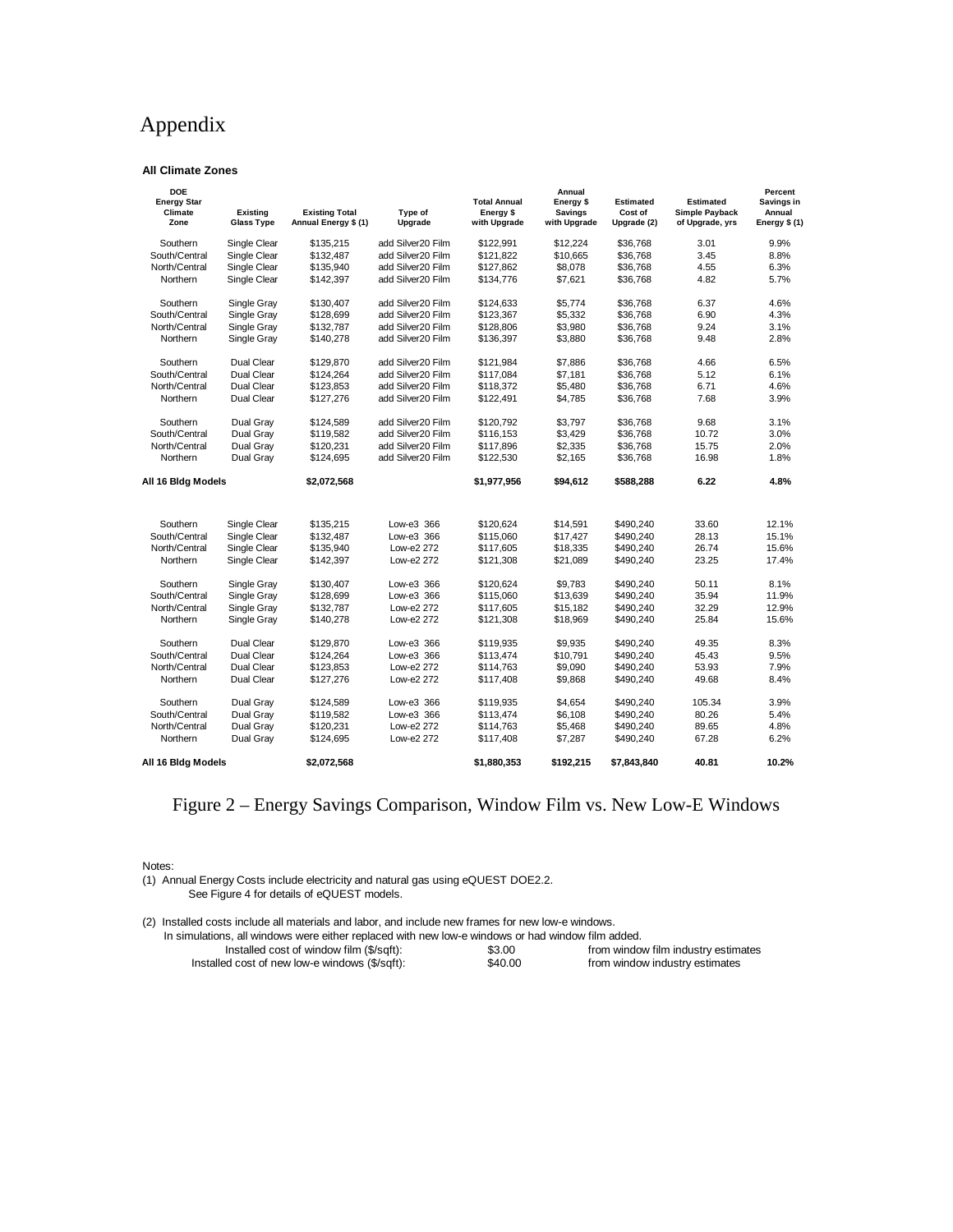### **Breakdown by Climate Zone**

| Southern                 | add Silver20 Film        | Annual<br><b>Savings</b><br>with Upgrade<br>\$29,681 | Cost of<br>Upgrade<br>\$147,072 | Savings per \$ Invested<br>\$0.202 | Ratio Savings per \$ Invested<br><b>Film vs Windows</b><br>10.16 |
|--------------------------|--------------------------|------------------------------------------------------|---------------------------------|------------------------------------|------------------------------------------------------------------|
| South/Central            | add Silver20 Film        | \$26,606                                             | \$147,072                       | \$0.181                            | 7.40                                                             |
| North/Central            | add Silver20 Film        | \$19,874                                             | \$147.072                       | \$0.135                            | 5.51                                                             |
| Northern                 | add Silver20 Film        | \$18,451                                             | \$147,072                       | \$0.125                            | 4.30                                                             |
| <b>All Climate Zones</b> | add Silver20 Film        | \$94.612                                             | \$588.288                       | \$0.161                            | 6.56                                                             |
| Southern                 | Low-e3 366               | \$38.962                                             | \$1,960,960                     | \$0,020                            |                                                                  |
| South/Central            | Low-e3 366               | \$47.965                                             | \$1,960,960                     | \$0.024                            |                                                                  |
| North/Central            | Low-e2 272               | \$48,075                                             | \$1,960,960                     | \$0.025                            |                                                                  |
| Northern                 | Low-e2 272               | \$57,213                                             | \$1,960,960                     | \$0.029                            |                                                                  |
| <b>All Climate Zones</b> | <b>New Low-e Windows</b> | \$192.215                                            | \$7.843.840                     | \$0.025                            |                                                                  |

Figure 3 – Energy Savings Comparison, By Climate Zone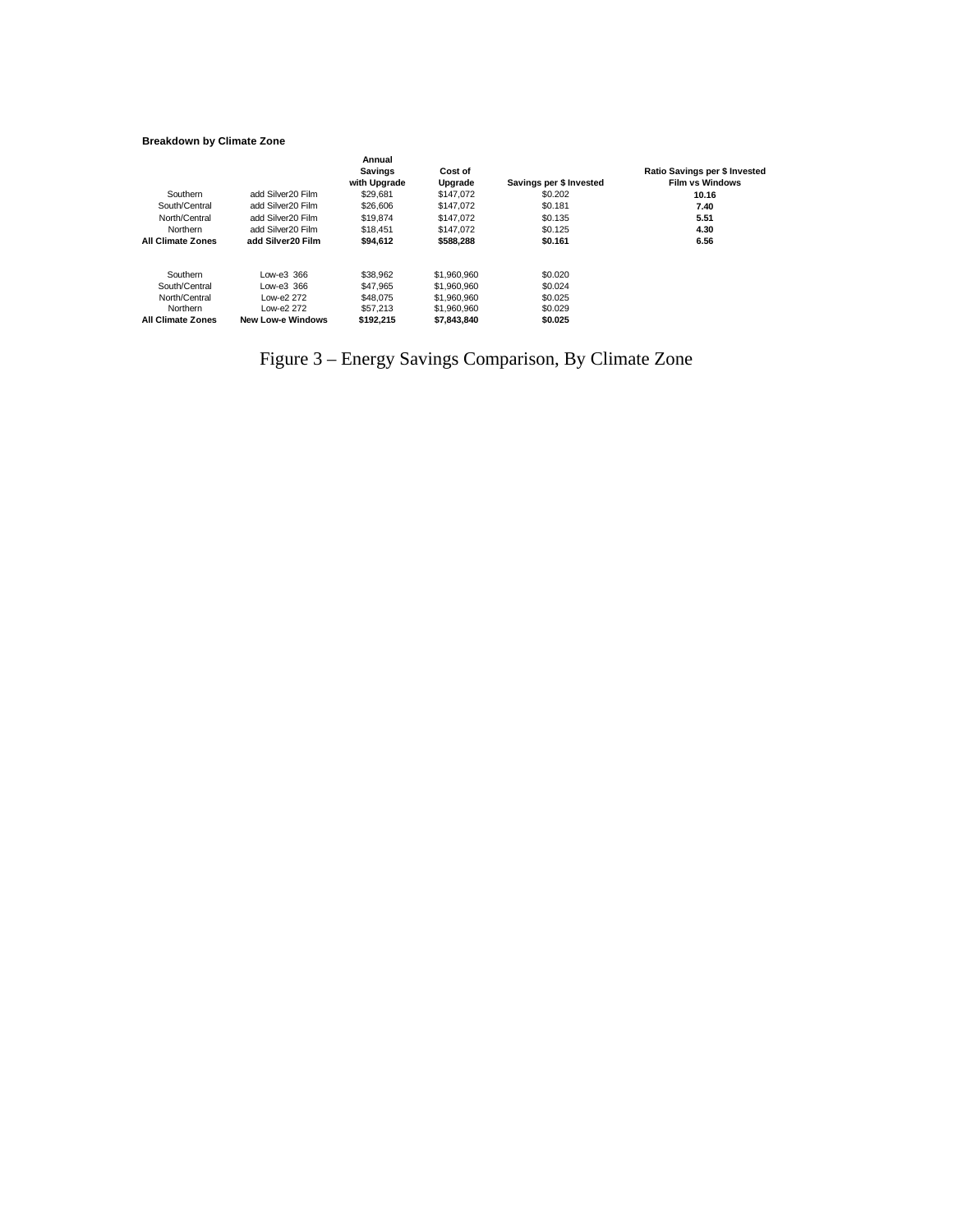| <b>Software</b>                        | eQUEST 3.55 build 4500 used in all building energy simulations in this study.<br>Window Performance data used in eQUEST was taken from the Window 5.2a<br>v5.2.17a Program from Lawrence Berkeley National Labs                                                                                                                                                                                                                                                                                                                                                                                                                  |                               |              |                                                      |              |                     |                             |  |
|----------------------------------------|----------------------------------------------------------------------------------------------------------------------------------------------------------------------------------------------------------------------------------------------------------------------------------------------------------------------------------------------------------------------------------------------------------------------------------------------------------------------------------------------------------------------------------------------------------------------------------------------------------------------------------|-------------------------------|--------------|------------------------------------------------------|--------------|---------------------|-----------------------------|--|
| <b>Building</b>                        | Mid-size office building, 125,000 sqft 4 story bldg<br>Square Bldg, all exposures same size, true N/S orientation<br>33% Window to Wall Ratio, all 4 exposures, 3,064 sqft windows on each exposure<br>Windows, punched openings, with 3" overhang/side fins from frame on all sides<br>Light-color horizontal blinds in use, 50% of the time<br>Building occupancy primarily from 8am to 6pm M-F and 9am-2pm Sat, but some<br>limited (10%) occupancy from 7am-8am, and 6pm-10pm M-F<br>Lighting levels 1.25 w/sqft general offices, 1.50 w/sqft executive offices, 0.60 w/sqft hallways<br>Average equipment loads 0.75 w/sqft |                               |              |                                                      |              |                     |                             |  |
| <b>Windows</b><br>& Film               | Existing Bldgs all have aluminum frames with no thermal break<br>Windows with film upgrades do not change out frame, still aluminum frames with no thermal break<br>Upgrades to new low-e glass includes new aluminum frames with thermal breaks<br>Existing Dual pane windows air filled<br>New Low-e windows argon gas filled                                                                                                                                                                                                                                                                                                  |                               |              |                                                      |              |                     |                             |  |
| <b>HVAC</b><br>System                  | Variable Air Volume system with hot water reheat<br>Variable speed drives on HVAC fan motors<br>Air-side economizer, based on outside air temperature<br>Supply air temperature reset based on outside air temperature<br>Hot water reset based on outside air temperature<br>Cooling Temp 74 deg F occupied hrs (8am-6pm M-F), 82 deg F unoccupied<br>Heating Temp 70 deg F occupied hrs (8am-6pm, M-F), 64 deg F unoccupied<br>Reciprocating Chillers, 0.75 kw/ton<br>Natural Gas hot water boilers, 80% efficiency<br>HVAC System fans operate 7am to 6pm M-F, 8am-3pm Sat                                                    |                               |              |                                                      |              |                     |                             |  |
| Energy<br>Rates                        | Electricity rates \$0.10 per kwhr, no demand charges (same for all locations as model for a given<br>zone represents avg climate for zone and electricity rate avg for all cities in zone)<br>Natural Gas rate, \$1.20 per therm                                                                                                                                                                                                                                                                                                                                                                                                 |                               |              |                                                      |              |                     |                             |  |
| <b>Climate</b><br><b>Zones</b><br>Used | Study was for representative city from each of the Energy Star Climate Zones<br>Evaluated weather data for cities within each zone and chose a representative city<br>in each zone                                                                                                                                                                                                                                                                                                                                                                                                                                               |                               |              |                                                      |              |                     |                             |  |
| Zone                                   | No. of locations<br>in zone w/weather<br>data available                                                                                                                                                                                                                                                                                                                                                                                                                                                                                                                                                                          | For cities in zone<br>Avg HDD | Avg CDD      | Degree Days for<br>Representative City<br><b>HDD</b> | CDD          | Representative City | 2009<br><b>IECC</b><br>Zone |  |
| Southern                               | 53                                                                                                                                                                                                                                                                                                                                                                                                                                                                                                                                                                                                                               | 1339                          | 6899         | 1369                                                 | 6728         | New Orleans, LA     | 2                           |  |
| South/Central                          | 40                                                                                                                                                                                                                                                                                                                                                                                                                                                                                                                                                                                                                               | 2871                          | 4988         | 3013                                                 | 4792         | Atlanta, GA         | 3                           |  |
| North/Central                          | 56                                                                                                                                                                                                                                                                                                                                                                                                                                                                                                                                                                                                                               | 4795<br>6790                  | 3578<br>2448 | 4725                                                 | 3719<br>2556 | Baltimore, MD       | 4<br>5                      |  |
| North                                  | 115                                                                                                                                                                                                                                                                                                                                                                                                                                                                                                                                                                                                                              |                               |              | 6790                                                 |              | Albany, NY          |                             |  |

Figure 4 – Energy Modeling Assumptions